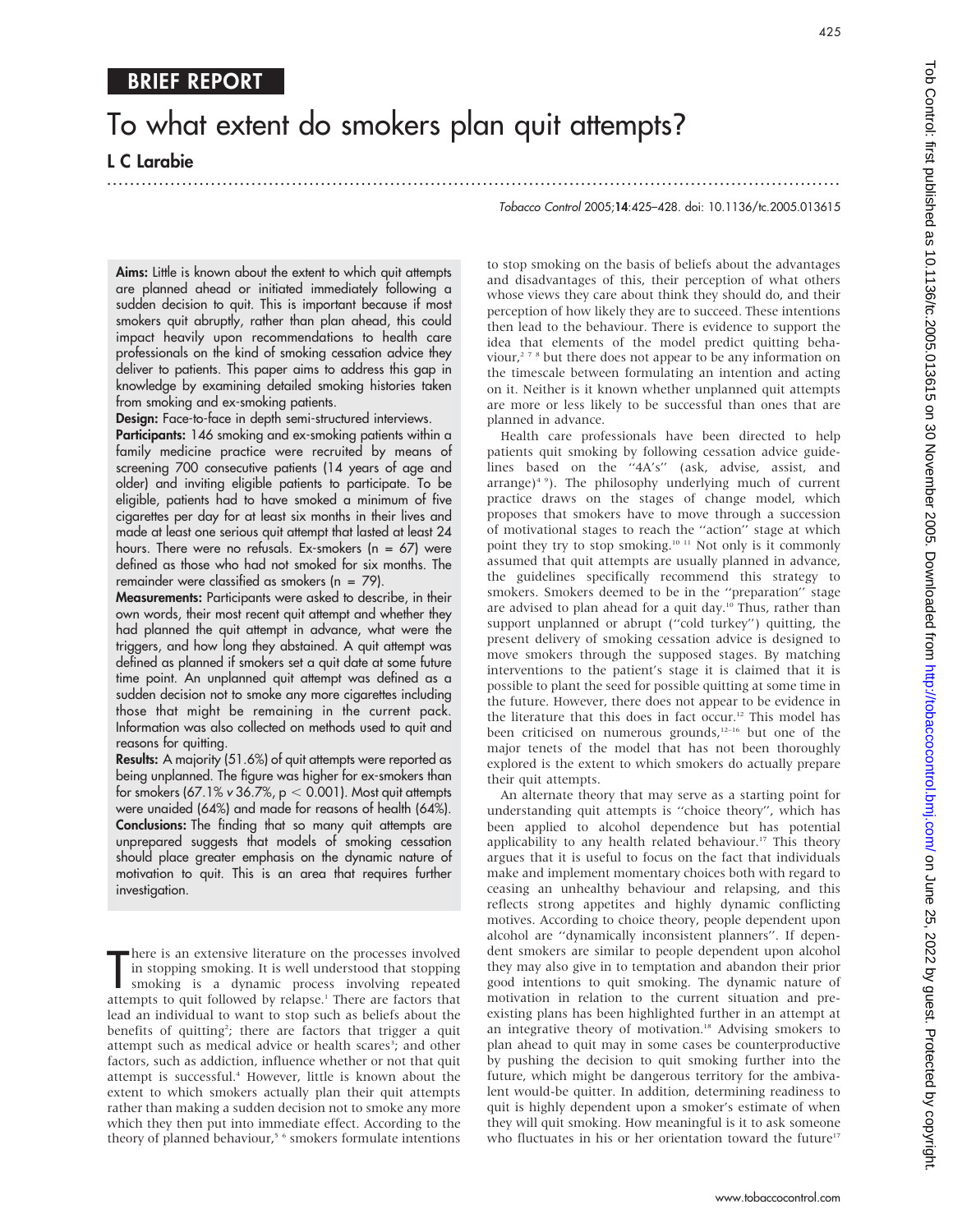whether or not he or she intends to quit smoking in 30 days or six months? This study aimed to address this gap in the literature by interviewing smokers and ex-smokers about their quitting experiences and, in particular, inquiring whether quit attempts were planned ahead or not.

## METHODS

## Subjects and setting

Consecutive patients (14 years of age and older) who appeared at the family doctor's office for scheduled medical appointments were asked at the conclusion of the consultation a number of screening questions pertaining to their smoking history by the physician. The age of 14 years was arbitrarily selected because this is a common age for many smokers to report onset of dependent smoking. Patients were eligible to take part if they had smoked five or more cigarettes a day for at least six months and had made at least one serious attempt to stop smoking that had lasted a minimum of 24 hours. Seventeen patients who had never attempted to quit smoking (never quitters) were excluded from the study. Two pipe smokers and three smokers who smoked less than five cigarettes per day were also excluded from the study. Patients who met the screening criteria were then asked by the physician for written consent to participate in the study. A total of 700 consecutive patients were approached and 146 were eligible and agreed to be interviewed. There were no refusals. Ex-smokers were defined as those who had not smoked for at least six months. There were 67 ex-smokers and 79 smokers. Approval for the study was secured from Queen's University ethics review board.

#### Interviews

At the conclusion of the medical appointment, eligible patients who consented to participate in the study remained in the doctor's office to provide a personal smoking history. The author conducted all 146 interviews. By way of introduction, participants were asked questions pertaining to smoking history, including age when they first began to smoke, number of cigarettes smoked per day, and number of years they had been a smoker. Afterwards, participants were asked about the number of previous quit attempts. For the most recent quit attempt they were asked about reasons for attempting to quit, methods used to quit smoking, what triggered the quit attempt, whether they quit abruptly (''cold turkey'') or gradually, whether they planned the quit attempt in advance, and how long they had abstained. A formal interview guide was not used. The latter questions were open ended and interviews, lasting an average of 20–25 minutes, continued until the person ran out of new things to say. Subjects were encouraged to say what they really felt and that there were no ''right or wrong answers''. Subjects gave their own reasons for quitting, whether they quit abruptly, etc, in their own words. Responses were recorded ''verbatim'' in writing by the physician, in the same manner as taking a medical history from a patient.

The key measure of interest was whether or not quit attempts were ''planned'' or ''unplanned''. A quit attempt was defined as planned if smokers undertook any activity that pre-dated the quit attempt and was designed to help that attempt to succeed. An unplanned quit attempt was defined as a sudden decision not to smoke any more cigarettes, including those that might be remaining in the current pack. Responses were also categorised as to reasons for stopping (health, cost, disgust with smoking, other) and method of stopping (no aid, nicotine replacement, bupropion, tapering). The physician was the sole analyst of the data. The interview process took a year to complete. Participants did not receive any payment for their participation in the study.

## RESULTS

Table 1 shows the demographics and smoking history of smokers and ex-smokers.

The majority of ex-smokers reported that they required three or more attempts before achieving long term abstinence from smoking (52%). Most current smokers also reported that they had made three or more quit attempts (51%). Table 1 shows that the majority of quit attempts had been unplanned (51%); this figure was higher for ex-smokers than

|                                             | <b>Smokers</b><br>$(n = 79)$ | Ex-smokers<br>$(n = 67)$ | Total<br>$(n = 146)$ |
|---------------------------------------------|------------------------------|--------------------------|----------------------|
| Mean (range) age (years)                    | 40 (16-78)                   | 52 (30-84)               | 45 (16-84)           |
| Number (%) female                           | 62 (78%)                     | 45 (67%)                 | 107 (73%)            |
| Mean (range) age started smoking regularly  | $17(9-38)$                   | $18(10-33)$              | $17(9-38)$           |
| Mean (range) number of cigs per day         | $16(5-37)$                   | $21(5-68)$               | $18(5 - 68)$         |
| Mean (range) number of years smoked         | $23(2-60)$                   | $21(1-49)$               | $22(1-60)$           |
| Mean length of time (range) as an ex-smoker |                              | 13.3 years               |                      |
| (6 months minimum)                          |                              | $(10 m-40 y)$            |                      |
| Number of quit attempts                     |                              |                          |                      |
| One                                         | 15 (19%)                     | 16(24%)                  | 31 (21%)             |
| Two                                         | 24 (30%)                     | 16(24%)                  | 40 (27%)             |
| Three                                       | 17 (22%)                     | 13 (19%)                 | 30 (21%)             |
| More than three                             | 23 (29%)                     | 22 (33%)                 | 45 (31%)             |
| Quitting methods                            |                              |                          |                      |
| No aid                                      | 40 (51%)                     | 53 (79%)*                | 93 (64%)             |
| Bupropion                                   | 12 (15%)                     | 7(10.5%)                 | 19 (13%)             |
| Patch                                       | 13 (16%)                     | 2(3%)                    | 15 (10%)             |
| Nicotine gum                                | 5(7%)                        | 1(1.5%)                  | 6(4%)                |
| Tapering                                    | $9(11\%)$                    | 3(4.5%)                  | 12 (8%)              |
| <b>Hypnosis</b>                             |                              | 1(1.5%)                  | 1(1%)                |
| Unplanned or planned quitting               |                              |                          |                      |
| Unplanned                                   | 29 (37%)                     | 45 (67%)*                | 74 (51%)             |
| Planned                                     | 50 (63%)                     | 22 (33%)                 | 72 (49%)             |
| Reasons for quitting                        |                              |                          |                      |
| Health                                      | 50 (63%)                     | 43 (64%)                 | 93 (64%)             |
| Cost                                        | 4 (5%)                       | 1(2%)                    | 5(3%)                |
| Disgust with smoking                        | 4(5%)                        | 6(9%)                    | 10(7%)               |
| Others                                      | 21(27%)                      | 17(25%)                  | 38 (26%)             |

smokers and ex-smokers by  $\chi^{\texttt{c}}$  test. No other variables differed significantly according to smoking status.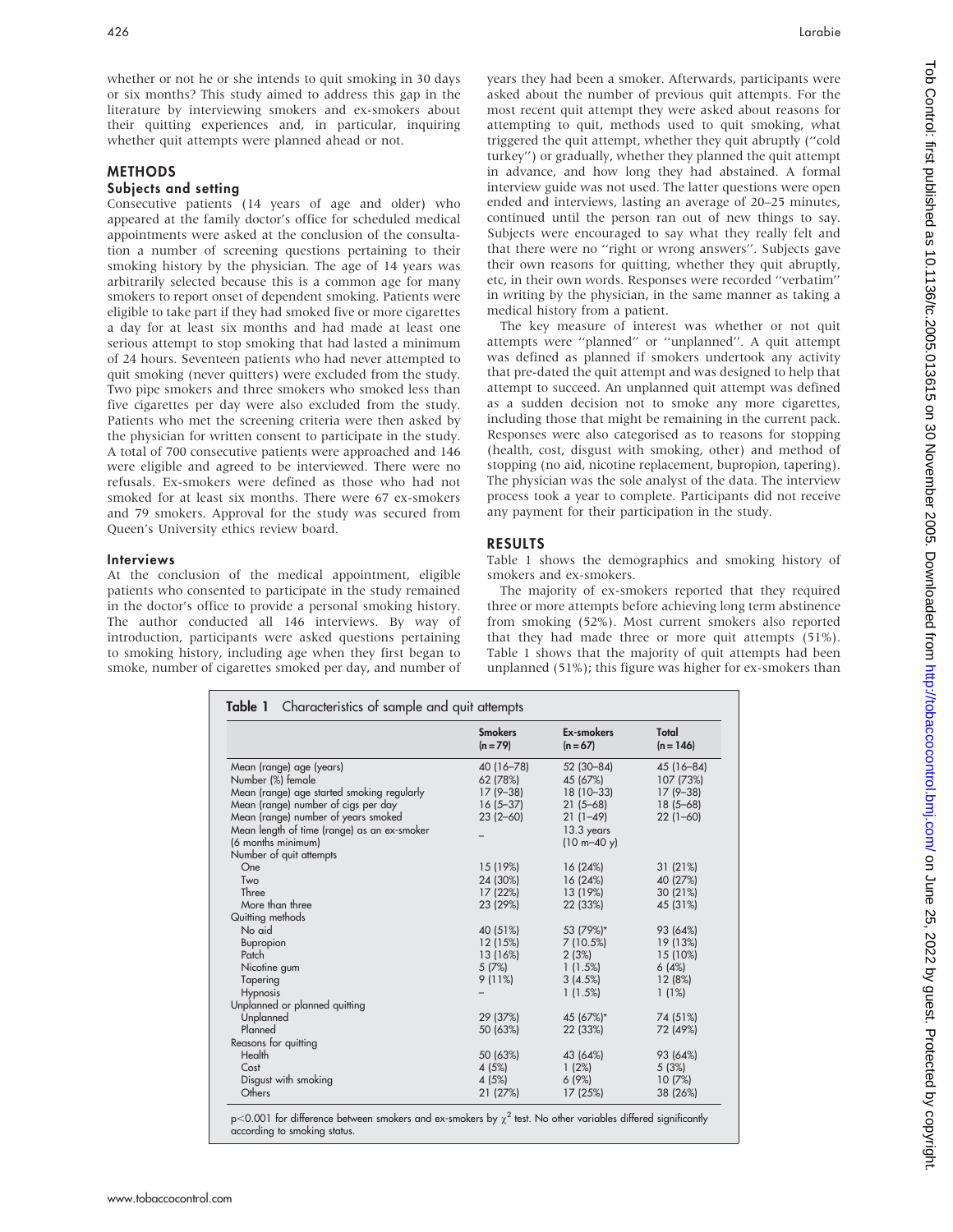smokers (67% and 37%, respectively,  $\chi^2 = 13.5$ , p < 0.001). Sixty four per cent of all quit attempts did not involve any form of assistance. Once again, this figure was higher for exsmokers than smokers (79% and 51%, respectively,  $\chi^2$  = 12.7, p < 0.001). Examples of responses made by patients are given in the appendix (to view the appendix visit the Tobacco Control website—http://www.tobaccocontrol.com).

The three most commonly reported types of planning for quit attempts were: planning ahead to quit on a specified or significant date (for example birthday, New Year's Eve); making arrangements to obtain nicotine replacement medication (nicotine gum, nicotine patch), or bupropion, before quitting; and deferring quitting until they had finished smoking all the cigarettes remaining in their current pack. The reasons for quitting followed the kind of patterns seen in other studies, with health as the main factor (table 2).

## **DISCUSSION**

The present study appears to be the first to examine how often quit attempts are made abruptly once an intention has been formulated. It found that a majority were unplanned. Successful quit attempts, particularly among the ex-smokers, were more likely to be unplanned than unsuccessful ones. As with other studies, ex-smokers reported multiple quit attempts before attaining lasting abstinence from nicotine.<sup>1</sup>

The results indicate that any comprehensive description of the quitting process must allow for the highly dynamic nature of motivation, and explicitly address the timescale

# Table 2 Examples of reasons for successfully quitting smoking without planning

#### Health

''In 1998 I went to the emergency room because I thought I was having a heart attack. I promised God that if I survived the night I would quit smoking. I have never smoked since'' (DS, age 48).

''I was working under a car and smoking. I burned my lip so bad I needed plastic surgery and had to eat with a straw for a month. I quit on the spot'' (VD, age 81).

''I loved it until I had that asthma attack. I was at work and I couldn't breathe so I left to go and see the doctor. I got supreme shit and prednisone. I have never smoked again since leaving the doctor's office'' (EM, age 37).

#### Cost

''It was 40 years ago. I was always thinking about the kids in the back of my mind and the cost consideration—it was ridiculous. Both myself and my spouse were in bed and had our last cigarette and decided that was it. We quit together cold turkey'' (BR, age 61).

#### Disgust with smoking

''I was at a house party and there were no ashtrays in the house. I dropped my cigarette in my drink to the complete horror of the hostess. I thought ''these damn things'' and I have never smoked another cigarette since" (MD, age 66).

''We had a party on a Saturday night. The next morning I came downstairs and the smell of cigarette smoke in the house disgusted me. But I had been the only one smoking. There was no planning involved. I quit cold turkey. For the first time in my life I could really smell the cigarette smoke'' (ML, age 56).

''I just felt like I had had enough and it was not going to kill me'' (CB, age 36).

#### Others

''I had been a heavy drinker. My wife gave me an ultimatum – I quit drinking and smoking at the same time – no planning – cold turkey'' (TV, age 41).

''I met Eric (future husband). I did not want to smoke around a nonsmoking partner. I didn't feel like it. No planning just cold turkey'' (AS, age 27).

''I came from work and there was a big storm. I realized I was out of cigarettes but the weather was too bad to leave the house. I lasted all night and the next morning without a cigarette. I got confidence to quit because I never thought I could go that long without cigarettes so I thought what the hell—might as well keep on going. I've never smoked since for the last 24 years'' (LG, age 78).

# What this paper adds

Health care professionals have been directed to help patients quit smoking by following cessation guidelines based on the stages of change ''4A's'' (ask, advise, assist, and arrange). Not only is it commonly assumed that quit attempts are usually planned in advance, the guidelines specifically recommend this strategy to smokers. However, the extent to which smokers actually prepare their quit attempts has not been explored. This question is important because, if smokers tend to quit spontaneously, the current guidelines may be hindering, rather than assisting successful smoking cessation.

This study found that a majority of successful quit attempts were unplanned, a finding which raises the possibility that implementing a decision to quit immediately may improve its likelihood of success. This needs to be explored as a matter of urgency as it has important implications for recommendations to health professionals on the kind of advice they deliver.

between deciding to change and implementing that decision. Many smokers try to quit abruptly, some for seemingly trivial reasons (for example, thunderstorm preventing the purchase of a pack of cigarettes) and remain abstinent for years. The findings appear to contradict a basic assumption of the transtheoretical model of behaviour change which posits discrete stages in the process of quitting. Of course proponents of that theory can always argue that the stages can on occasion be completed within a very short space of time, but this would then make any statement about stages all but meaningless. The data are more in accord with a concept of motivation based on ''chaos theory'' which recognises that behaviour patterns are more like ''weather systems'' than ''hydraulic systems''—it is predictable to an extent but there is a fundamental instability.<sup>18</sup>

The data also tie in quite well with choice theory. Quitting opportunities or ''moments'' can appear anywhere, at any time, in any shape or form (see examples in appendix). Choosing to quit abruptly at the right quitting moment can clearly lead on occasion to lasting abstinence. It is not known what key interaction of environment or people can tip the balance for a person to quit smoking. Therefore, it makes sense to encourage smokers to both recognise and act upon "abrupt" opportunities—for example, "If you run out of cigarettes during a thunderstorm, try to quit. Don't plan quit dates; look for quit opportunities.'' Perhaps health care practitioners should encourage as many quit attempts as possible (keeping in mind that the only good predictor of success has been connected to the number of prior quit attempts $19$ ) in the hope that each attempt is another "roll of the dice''.

The findings that successful quit attempts were more likely to be unplanned is surprising but obviously could arise from recall bias. It could also be that smokers that plan quit attempts ahead are those that find it more difficult to quit because they are more dependent. However, the finding raises the possibility that implementing a decision to quit immediately, once that decision is made, may in fact improve its likelihood of success. This needs to be explored as a matter of urgency because if making a sudden unplanned quit attempt is at least as effective—other things being equal—as making one that is planned, it has important implications for recommendations to health professionals on the kind of advice they deliver.

The present study is clearly limited in being drawn from a single general practice population over a limited time period,